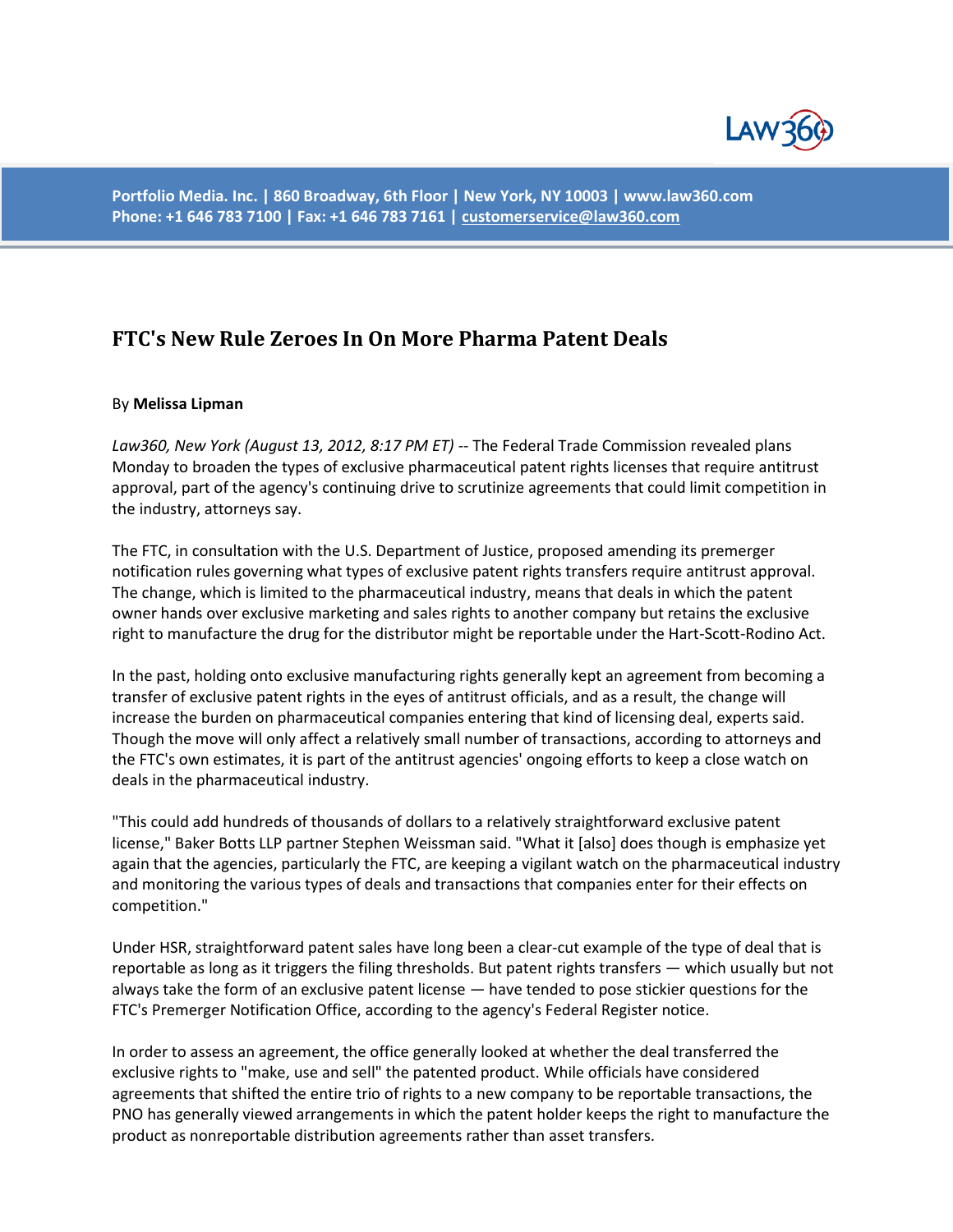Now the FTC plans to change that practice based on the unique dynamics of the pharmaceutical industry, in which the right to manufacture a drug is "far less important than the right to commercialize" it, according to the agency, which is taking comments on the proposal through Oct. 25.

As a result, agreements in which a patent holder with manufacturing technology keeps the right to supply the licensee exclusively but gives the licensee the exclusive rights to market the drug are somewhat common, the commission said.

"As the licensor is manufacturing solely for the use of the licensee, this is substantively the same as giving the licensee the exclusive right to manufacture, use and sell the product(s) covered by the license," the FTC said.

The antitrust watchdog conceded that treating that type of exclusive licensing arrangement as potentially reportable was a "significant change in the weight given to manufacturing rights in determining whether or not exclusive rights to a patent are being transferred."

The proposed rule does offer some further clarity for pharmaceutical companies about what kinds of exclusive licenses have to be notified, according to Weissman. But it will still only affect a relatively small number of licensing deals, he said, mainly because most agreements of this sort in the pharmaceutical industry are between small innovating firms that lack the resources to turn a discovery into a marketable drug and so usually include the full package of patent rights that the PNO already considered reportable.

Still, the additional burdens for those agreements that would become reportable under the proposed rule are significant, according to Mayer Brown LLP partner Christopher J. Kelly.

"By their own estimate, it's going to mean that 30 transactions a year that weren't reportable in the past are going to be now," Kelly said. "That's not very much of an effect on [the FTC]. I think they estimate it's going to cost them maybe another \$1.2 million or so, but just starting with filing fees the aggregate cost of filings for these 30 transactions a year is going to be double that, and then of course, you have the costs that go with doing a Hart-Scott-Rodino filing."

All in all, that means the proposed rule would create a "substantial cost" for pharmaceutical and biotech companies that enter these kinds of licensing deals, according to Kelly.

"The problem generally is that it's not at all clear that this [means] the FTC is now going to be able to identify anti-competitive deals that otherwise had evaded its review," Kelly said. "There's nothing they say in this notice ... that suggests why these particular agreements would be any more likely to raise competitive problems other than the fact that ... they involve the pharmaceutical industry, which the FTC generally takes a jaundiced view of."

Even for the types of exclusive licensing agreements that were already reportable, the FTC has not been particularly active in the past, according to Kelly.

"It's an area that's not been the subject of a significant amount of enforcement action, and evidently they have some concern that some transactions like these are worth a look, but they haven't explained why," Kelly said. "The way the notice reads it seems like you've got ... the commission just generally overriding the historic view of the Premerger Notification Office on this point."